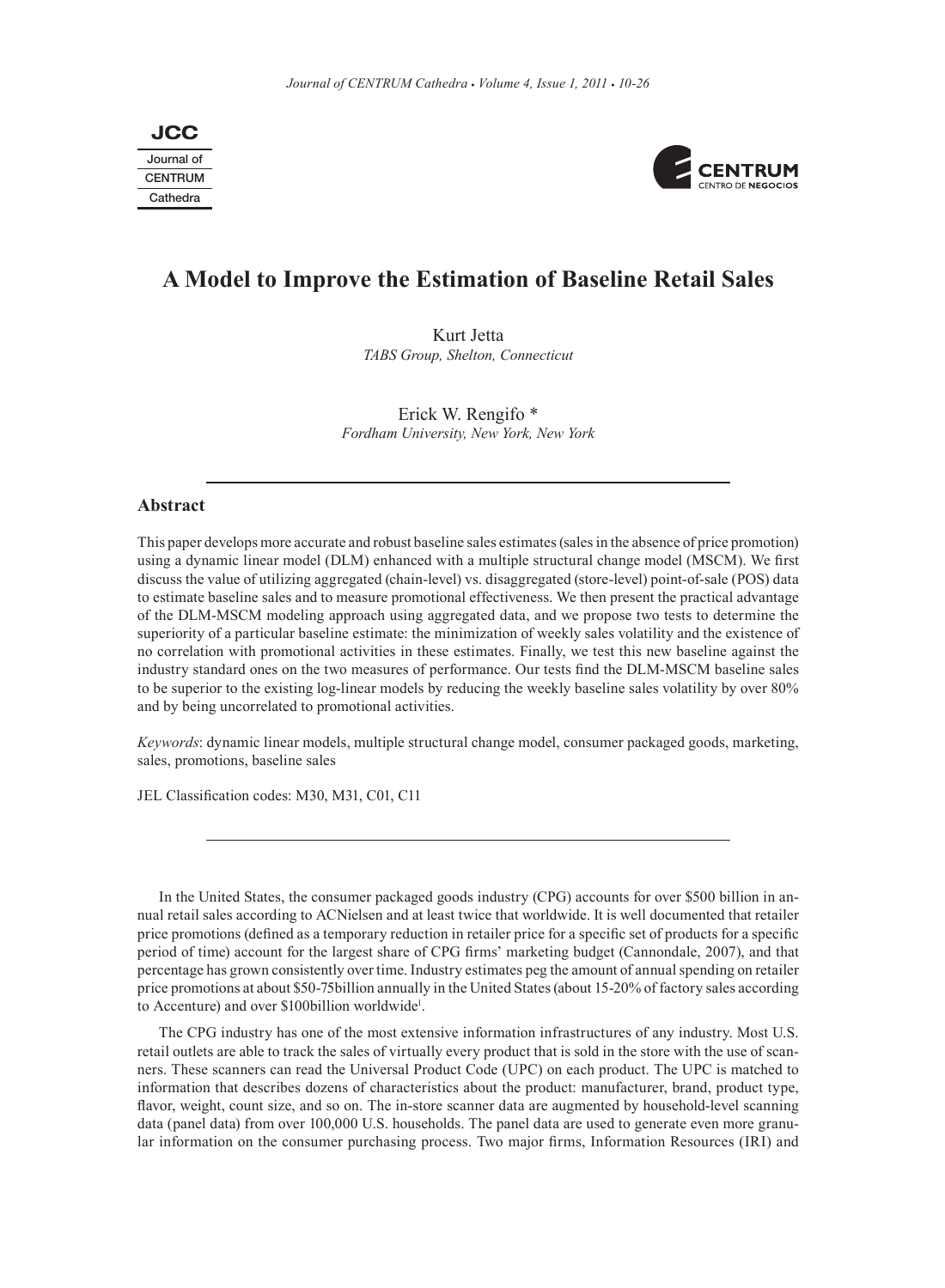ACNielsen, have created a multibillion dollar industry by collecting much of this information and selling it to manufacturers, retailers, and other interested parties.

Armed with this information, manufacturers, retailers, and academics have developed extraordinarily detailed models to measure the effectiveness of promotions and other marketing tactics like consumer advertising, price changes, and public relations. A common denominator of all these models is that in order to determine the effectiveness of a given marketing tactic, one needs to determine first the benchmark baseline sales level (i.e., the expected sales in the absence of a particular marketing variable like price promotion). It is worth noting that the baseline sales are simply the counterfactual of sales activity in the hypothetical case of no promotions for a period of time.

In this paper, we propose a new model to estimate baseline sales and compare it to the two models that are considered to be the industry and academic standard: Scan\*Pro (Wittink, Addona, Hawkes & Porter 1988) and PromotionScan (Abraham & Lodish, 1993). Scan\*Pro and PromotionScan were developed in conjunction with ACNielsen and IRI. Both are log-linear models that provide estimates of baseline sales and sales response as a function of specific retailer promotional tactics such as price discounts, feature ads, and displays. According to Bucklin, and Gupta (1999) and to Hanssens, Parsons, and Schultz (2000), both models are fundamentally similar.

While there have been no formal academic challenges to the validity of the model, there are obvious data limitations in terms of quality and availability. The use of disaggregated data could potentially have measurement errors. Moreover, CPG practitioners and consultants generally recognize that the baseline sales generated by these models are flawed in that they yield "phantom" spikes.2 They show increases in baseline sales exactly concurrent with promotional activity when the expectation is that no such spike should occur. In Figure 1, we show one example of regular phantom spikes. Later in this paper, we explain why baseline sales are supposed to be relatively stable estimates over time and why baseline estimates should be uncorrelated with promotional activity.



*Figure 1.* The sales (solid line) and the actual estimate of the baseline sales generated using Scan\*Pro (dashed line) for an adult personal care product.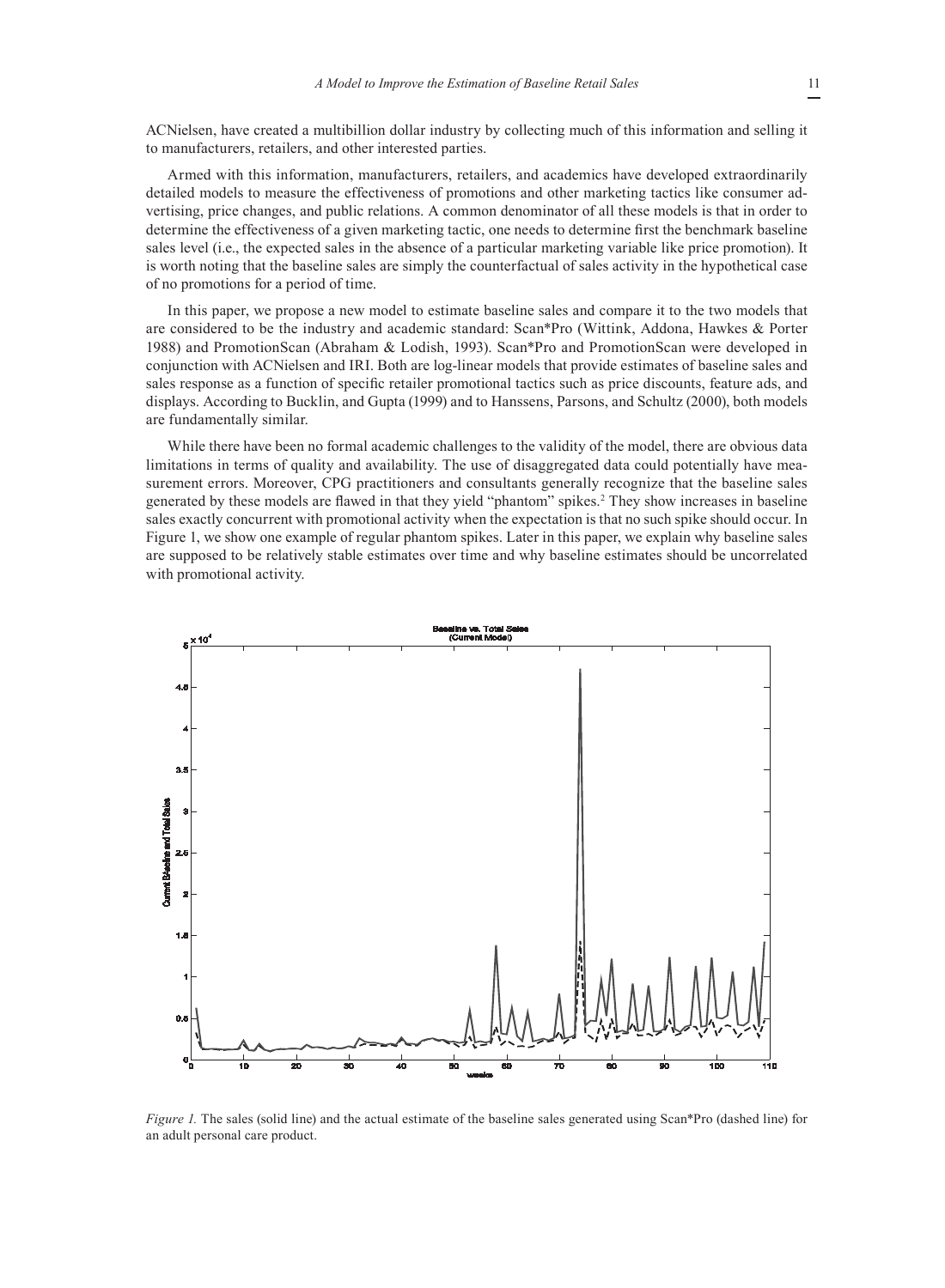This paper has two main contributions to make to the literature: a methodological and a practical one. The methodological contribution of this paper is the introduction of a method that leads to a more robust, less costly, and more accurate estimate of baseline sales. This contribution to the existing literature is important because any measure of promotion performance depends directly on the baseline sales estimate. Flaws in the existing baseline model understate the incremental sales impact of price promotions and overstate the overall level of baseline sales. We implement the new baseline model using two econometric techniques: the dynamic linear model (DLM) based on Ataman, Mela, and Van Heerde (2007) which we improved with the use of the inclusion of a dummy variable to flag promotional activity (Jetta, 2008) as well as the multiple structural change model (MSCM) of Bai, and Perron (2003).

On the empirical side, this paper proposes to make several important contributions to the field. First, a better baseline estimate will help managers make better spending decisions on their promotion budgets. Second, the baseline method will be extendable to a broader section of retailers to include club stores and category killers (like Home Depot and Staples). Third, the baseline model can reach thousands of small to mid-sized manufacturers that cannot afford the significant investment required to purchase baseline estimates from the major syndicated data suppliers. Fourth, the DLM-MSCM is new in marketing applications, and this paper adds these useful tools in econometric analysis to the body of knowledge in marketing research.

The rest of this paper is structured as follows. The next section contains a discussion of the use of aggregated versus disaggregated data, a description of the actual baseline model and its flaws, and a presentation of some desirable properties that any baseline sales should have. A presentation of the econometric techniques used in constructing the new baseline sales follows. The next section shows the empirical results obtained, and the final section contains conclusions and future research ideas.

## **The Baseline Sales**

Fundamental to the analysis of any marketing tactic is the concept of baseline sales. In order to determine whether a causal variable generated some effect on sales, the analyst needs a reasonable estimate of what sales would have been without the existence of the causal variable (the counterfactual). Therefore, a baseline sale is defined as an estimate of sales in the absence of specific promotional activity for a specific product and for a determined period of time.

In this section, we present a brief discussion about the use of aggregated (chain or market-level) versus disaggregated (store-level) data, and we point out the reasons one should prefer to work with aggregated data. Later, we present the actual baseline model and its flaws. Finally, we introduce two tests that a desirable baseline sales model should satisfy.

#### *Aggregated vs. disaggregated data for baseline sales modeling*

Starting with Wittink et al. (1988) and Abraham, and Lodish (1993), the use of the disaggregated data standard was established, and the research paradigm that only disaggregated data should be used for marketing model estimation persists to this day. The research on the issue (Christen, Gupta, Porter, Staelin, & Wittink, 1997; Foekens, Leeflang, & Wittink, 1994; Van Heerde, Leeflang, & Wittink, 2002) maintained that there was a significant risk of parameter estimation bias by using aggregated data in nonlinear models. (Scan\*Pro and PromotionScan are log linear.) This bias would imply, for example, that the estimate of the percentage increase in sales from display activity using aggregated data might be overstated.

These authors concede, however, that the use of aggregated data holds several appealing properties in the areas of cost, availability, modeling flexibility, processing time, and overall compliance and acceptance by practitioners. Christen et al. (1997) suggested a debiasing procedure that can be used for market-level data. They mentioned nothing, however, about the more important issue of chain-level aggregation. Therefore, there has been almost no use of the debiasing procedure in other literature, and the conventional wisdom remains that disaggregated data are always optimal for modeling.

A further discussion of the practical shortcomings of disaggregated data is in order. Most importantly, disaggregated data are not aligned with the standard of management accountability, as are aggregated data, either at the chain or market level. The research tools have not been developed to predict and explain results at that level. While a role clearly exists for the use of disaggregated data, the initial discovery process should occur at the group (aggregated) level to determine the total effects of programs in which managers are most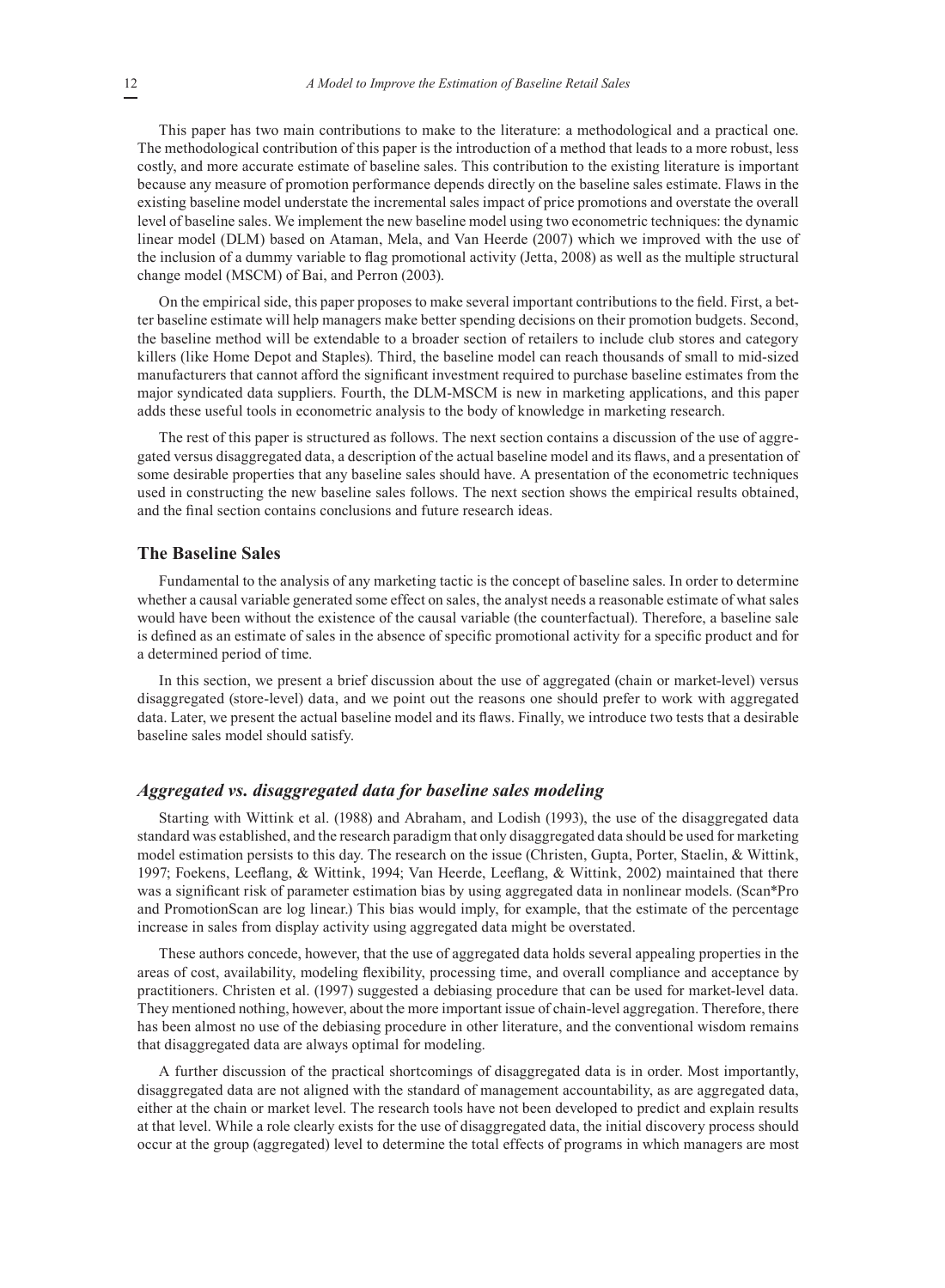interested. Unfortunately, the disaggregation paradigm means that most promotional researchers have overlooked aggregated effects entirely.

The second major limitation of disaggregated data is in the area of cost and availability. Currently, very few parties have access to such data. In the academic world, there are just a few databases—University of Chicago Dominick's Database, the Stanford Basket Dataset, and a database recently released by IRI—with this information. This static universe of data available for research limits the opportunity to check the robustness of existing results and to test new hypotheses. From both a commercial and academic standpoint, there are significant processing constraints to modeling store-level data unless there is a costly computer hardware investment in processing the massive database. This constraint is the reason most econometric models in the literature are built on databases of 30 stores or fewer. Even then, the DLM used by Ataman et al. (2007) took several weeks to process a 30-store database. This precludes any meaningful analysis of a 6000+ store chain like CVS for all but the most powerful of hardware and software.

From a modeling standpoint, disaggregated data have only a marginal advantage over aggregated data. Van Heerde et al. (2002) stated that the primary reason for using disaggregated data is to ensure that there is no estimation bias of parameters when the independent variables are heterogeneous. Accordingly, as long as marketing activity is implemented homogenously, there is very little risk of biased estimation. Furthermore, even with heterogeneous marketing activity, the magnitude of the bias depends on the percentage of stores promoted: the bias decreases as the percentage of stores promoted becomes larger (Van Heerde et al., 2002). From a practical standpoint, most chains execute advertisements and price reductions homogeneously. That means every store within a chain receives the same marketing stimulus. For example, for the adult personal care category studied in this paper, 86% of the 34008 observations with some level of feature activity had all commodity volume (ACV) percentages of 80% or more. This observation is particularly valid for the United States and Canada.<sup>3</sup>

In summary, disaggregated data contain severe practical and quantitative limitations that preclude them from being the sole or even primary data source for marketing research. Particularly given the homogeneity of most marketing stimuli, aggregated chain-level data should be appropriate for most applications. However, we left for future research the use of our model with disaggregated data.

## *The Existing Baseline*

Bucklin, and Gupta (1999) pointed out that many practitioners believe the baseline measure to be an actual number, when, in fact, it is a modeled measure. A modeled measure presents difficulties in determining whether the measure is accurate, because there are never any actual data to validate it against. The first benchmark of measurement is intuition and judgment. In other words, does the baseline appear to measure sales in the absence of promotion? In discussions with dozens of practitioners over the years, many expect baseline sales to be relatively stable, similar to sales trends they see during sustained periods without sales promotion.

A baseline sales estimate can range in sophistication from the back-of-the-envelope guess to complex, econometric models that require a great deal of data input and computer processing power. In the CPG industry, the two industry standard models are Scan\*Pro (Wittink et al., 1988) and PromotionScan (Abraham & Lodish, 1993). Both are log-linear models that are fundamentally similar (Bucklin & Gupta, 1999; Hanssens et al., 2000). Both models regress the log of unit sales against log price and dummy variables for other promotional effects such as display or feature activity.

One can observe that the resulting baseline sales from these models exhibit much variation and high correlation with promotional activity; that is, we can observe that the baseline sales exhibit phantom spikes concurrent with promotional activity. If we assume that these baseline sales are correct, it would be better for sales managers not to do *any* promotional activities because just by not doing them, the sales would naturally increase. Figure 2 shows an example of this lack of stability and high correlation.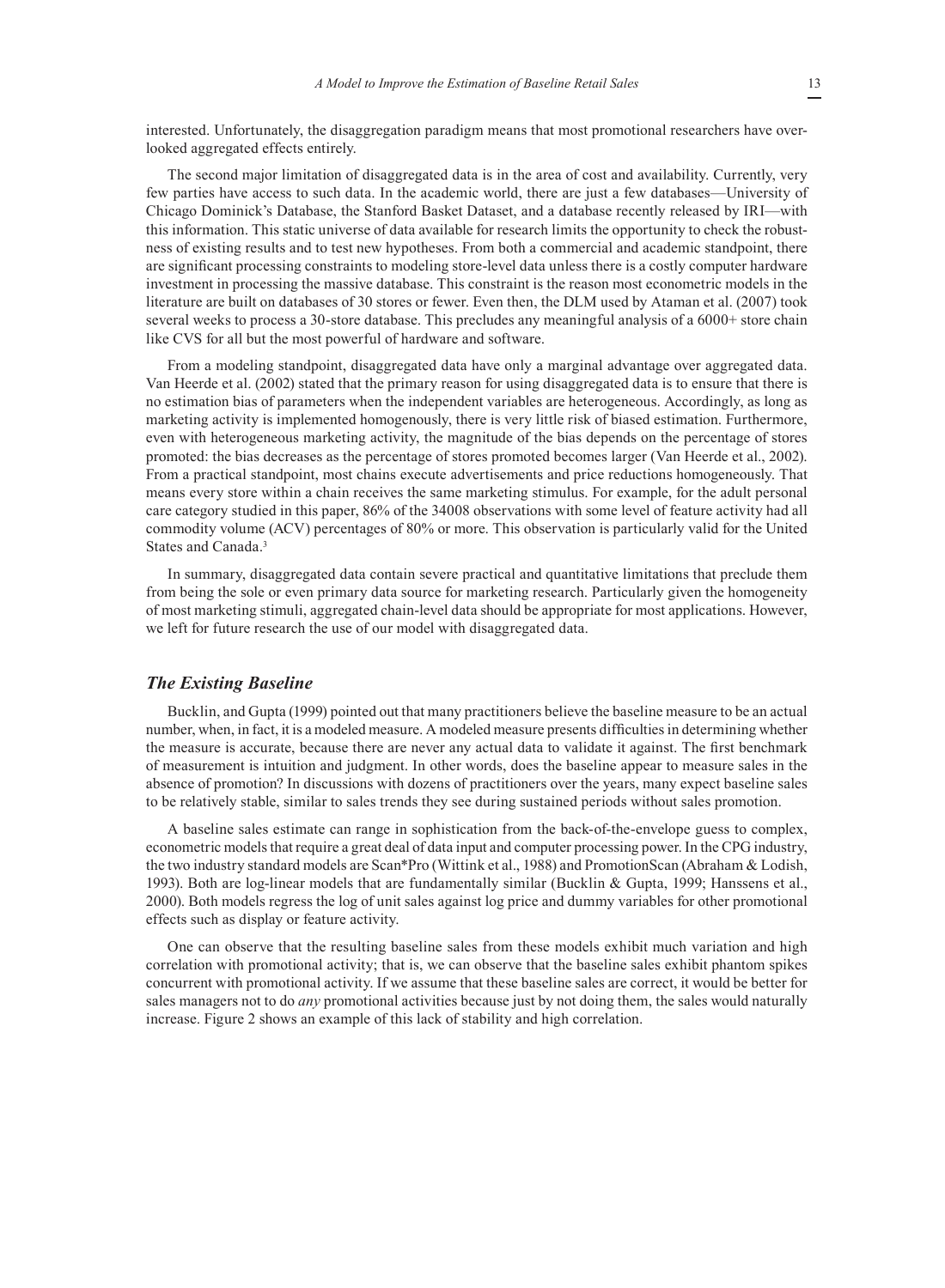**Baseline vs. Total Sales-Current Model** 



*Figure 2.* The sales (solid line) and the actual estimate of the baseline sales generated using PromotionScan (dashed line) for a frozen food product.

Van Heerde et al. (2002) set out the original version of the Scan\*Pro model. This model is nonlinear, hence the authors' concern about parameter bias. Taking the natural log of this model provides the opportunity to conduct ordinary least squares regression on the data. The authors imply that the model is simple, as it was the first step in an evolutionary model building process. Later, they expanded this model by introducing dynamics either through time-varying parameters or via the inclusion of leads and lags. Their model also incorporates cross-brand promotional effects from numerous brands. In the latest published version of this model, the dependent variable can be a function of hundreds of independent variables once all the cross-brand and timing variables are considered.

Van Heerde et al. (2002) presented a baseline sales model based on their extended model where they included four weeks of leads and lags to the original model in order to "accommodate the illusive post-promotion dip."4 Their estimated baseline sales also show several sharp dips and spikes. Within a 10-week period, the baseline deviates by about 12% around the median level for the period. They contended that this dynamic effect is "consistent with expectation" because promotional lifts tend to reduce post-period baseline sales. However, they did not mention any explanation for the phantom spikes observed in their baseline sales.

Other models have been used in the literature to calculate baseline sales, but none has been offered as a formal alternative to the industry-standard log-linear models. Nijs, Marnik, Dekimpe, Steenkamp, and Hanssens (2001) and Pauwels, Hanssens, and Siddarth (2002) both developed baseline sales models using a Vector Autoregressive with Exogenous variables (VARx) model where baseline sales are implied from the sales forecast for time (t). Then, they used impulse response functions for each promotion to gauge the incremental effects for periods t,  $t+1$ ,  $t+2$ , and so on. Ataman et al. (2007) used a dynamic linear model (DLM) to estimate baseline sales in a model for decomposing the effects of various marketing mix elements in new brands. Both of these models are confined to specific academic applications.

#### *Validity Standards for Baseline Sales*

After analyzing sustained periods of no promotional activity for certain brands, we see that baseline sales are relatively stable over time, in the absence of any major structural shift in sales (e.g., increased retail distribution) or seasonal growth. Moreover, there is no reason to expect high correlation between the expected sales in the absence of promotions with specific promotional activity except in cases where manufacturers consistently execute other marketing programs not tracked in the data-gathering process (e.g., Free Standing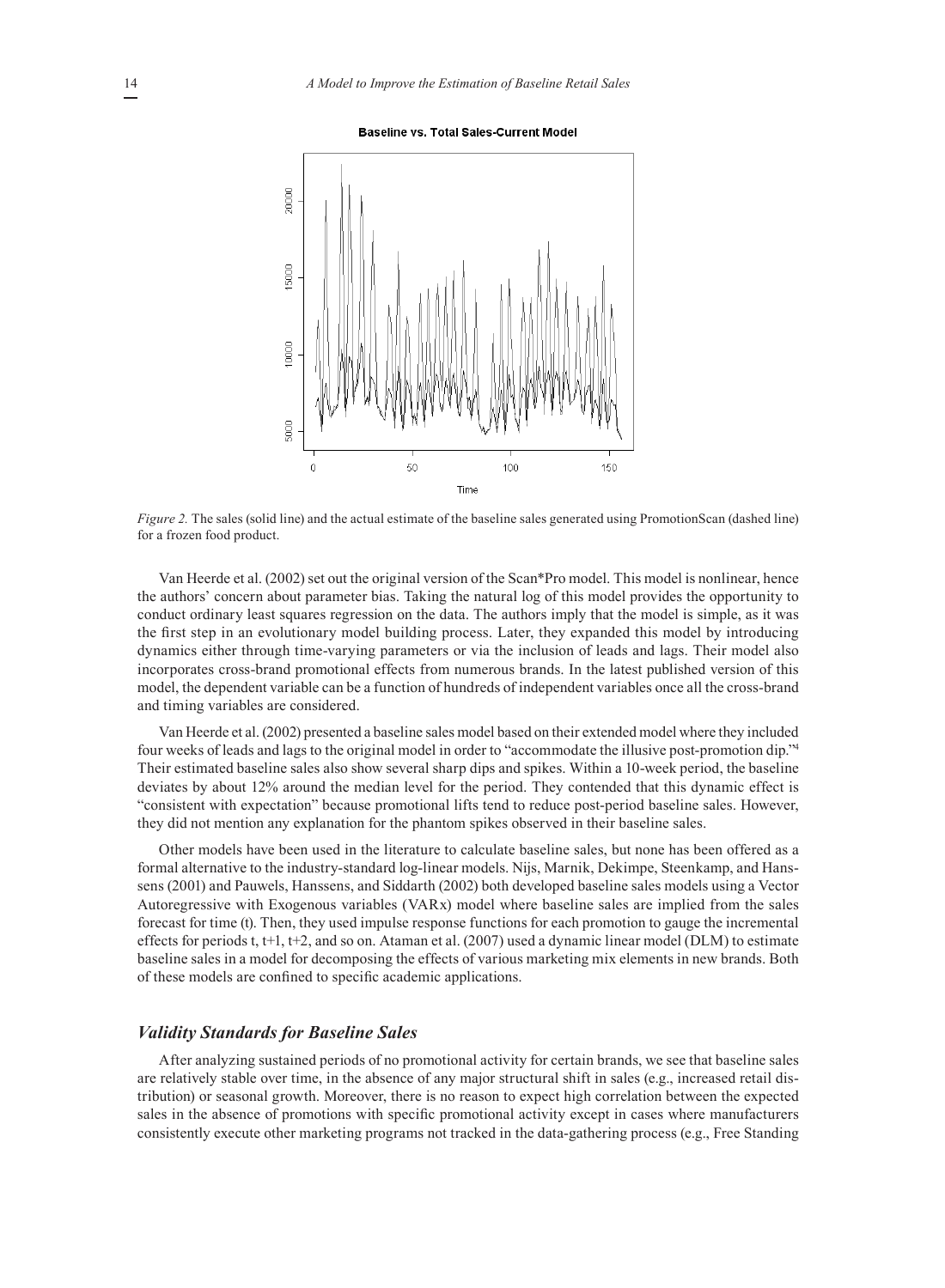Insert (FSI) or single-week TV advertising) during those promotion weeks. However, instances where manufacturers are able to do this *consistently* are rare. Based on this, we argue that a superior baseline sales model implies that promotions and baseline sales should be contemporaneously uncorrelated.

In this vein, we first show that weeks without promotions do, in fact, have less sales variability than those weeks with promotional activity for a specific retail chain. Specifically, we test the following hypothesis:

*H*0: Weekly sales variability during promotion weeks is greater than or equal to the weekly sales variability of weeks without promotions (after controlling for structural shifts and seasonality).

$$
\sigma_{L(PROMO)} \geq \sigma_{L(NONPROMO)}
$$

where,  $\sigma_{L(NONPROMO)}$  ( $\sigma_{L(PROMO)}$ ) is the standard deviation of the natural log differences of sales during weeks without promotion (with promotion). It is expected that the null hypothesis will not be rejected.

We then test the hypothesis to determine which baseline model (log-linear industry standards vs. DLM-MSCM) has lower sales variability:<sup>5</sup>

*H*1: The existing baseline model has volatility that is greater than or equal to the volatility of the proposed baseline model.

$$
\sigma_{L(Be)} \geq \sigma_{L(Bn)}
$$

where,  $\sigma_{L(Be)}(\sigma_{L(Bn)})$  is the standard deviation of the natural log differences of sales for the existing (new) model baseline model. It is expected that the null hypothesis will not be rejected.

Finally, we see whether the baseline sales present phantom spikes concurrent with promotional activity, that is, whether the baseline sales are correlated with promotional activity. Formally, we test the following two hypothesis:

*H*2: The current baseline sales estimate is contemporaneously correlated with promotional activity.

Correlation 
$$
(B_{\text{ert}}, \varphi_{\text{rt}}) \neq 0
$$

where,  $B_{\text{en}}$  is the baseline sales estimate for the existing model (e) in retailer (r) at time (t) and  $\varphi_{\text{en}}$  is the promotion activity of retailer (r) at time (t). It is expected that the null hypothesis will not be rejected.

*H*3: The new baseline sales estimate is contemporaneously correlated with promotional activity.

$$
Correlation (Bnt, \varphirt) \neq 0
$$

where,  $B_{nrt}$  is the baseline sales estimate for the new model (n) in retailer (r) at time (t) and  $\varphi_{rt}$  is the promotion activity of retailer (r) at time (t). It is expected that the null hypothesis will be rejected.

Note that in each test, we are ensuring that the equality is always placed in the null hypothesis. This increases the power of the test, that is, the likelihood of rejecting a null hypothesis that should be rejected.

#### **Econometric Implementation**

This section presents the econometric techniques used to create the new baseline sales. The first subsection introduces the dynamic linear model (DLM) used by Ataman et al. (2007) as well as a method to determine the promotional dummy using the technique proposed by Jetta (2008). The second subsection presents the technique developed by Bai, and Perron (2003) to detect multiple structural changes (MSCM), and the third subsection describes briefly our implementation methodology.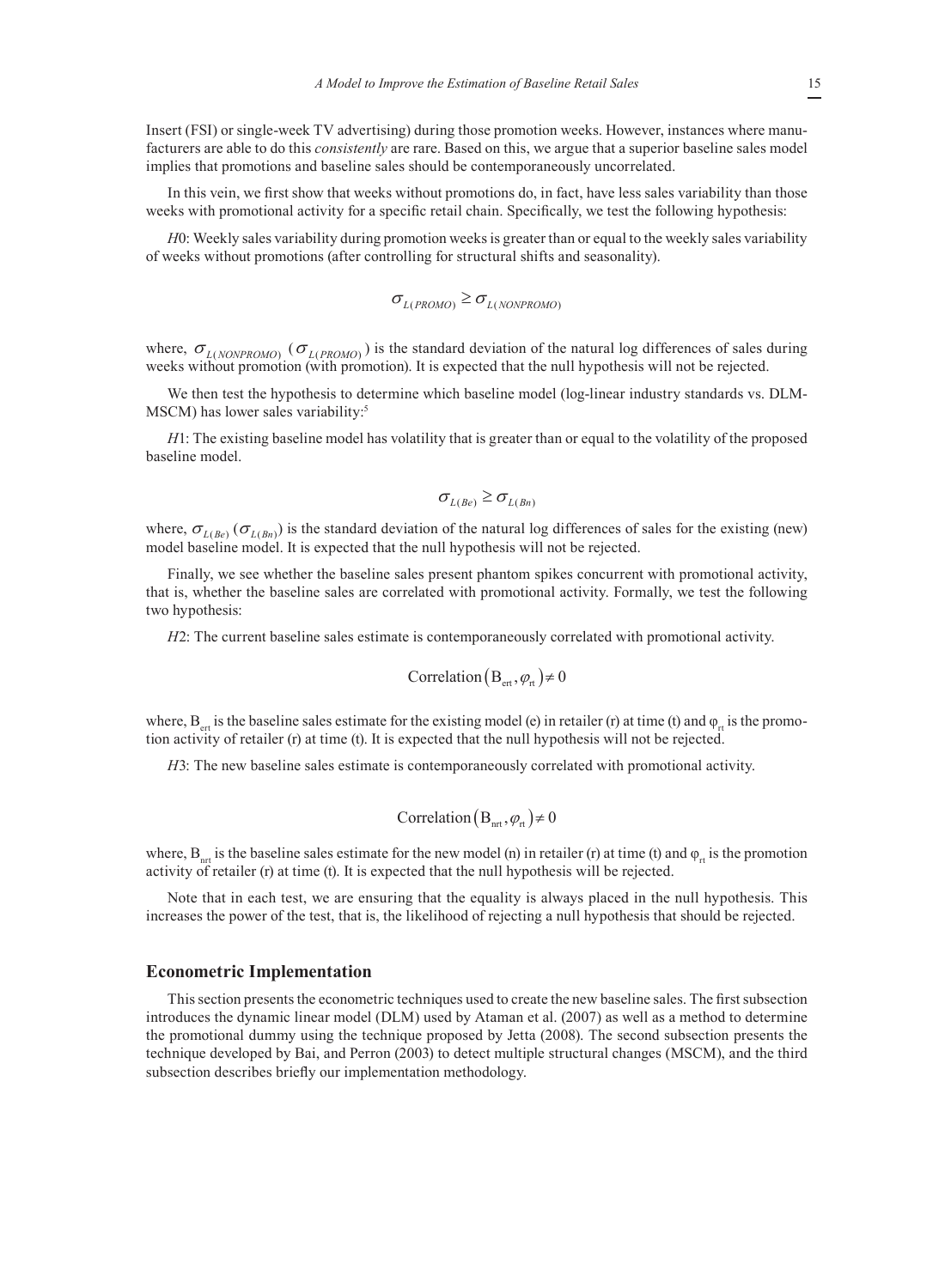#### *Dynamic Linear Models*

DLM is a modeling technique pioneered by West, Harrison, & Migon (1985) to address time series problems. The technique uses a Bayesian approach to provide probability estimates to each observation in a time series.

From a marketing modeling perspective, Ataman et al. (2007) offered the following advantages of DLM. First, it has greater statistical efficiency with parameter evolution and explanation in one step. Second, there is no need for pre-steps (like unit root testing) or assumptions on the distribution of error terms. This gives DLM an advantage over Kalman Filter, which requires the assumption of normally distributed error terms. Third, parameters update immediately as new data become available. Fourth, missing data are accommodated relatively easily by using estimates from prior periods for imputation in the missing data. Fifth, the technique allows for subjective information. Prior expectations can be overridden to accommodate anomalies in the data. Sixth, the model accommodates longitudinal as well as cross-sectional heterogeneity.

The disadvantages of DLM involve issues related to the implementation of the model rather than any statistical weakness. Specifically, DLMs can be extremely processing intensive, where models can take days or even weeks to run. Another minor disadvantage is that few software packages include the DLM.<sup>6</sup>

The Ataman et al. (2007) DLM model is as follows:

$$
Sales_{t} = \alpha_{t} + \beta_{t} * PIndex_{t} + v_{t}
$$
 (1)

where Equation 1 is referred to as the observation equation and,  $PIndex<sub>t</sub>$  is a Price Index at time t, and

$$
\alpha_{t} = \lambda^* \alpha_{t-1} + \omega_{t} \tag{2}
$$

$$
\beta_{t} = \beta_{t} + \varepsilon_{t} \tag{3}
$$

Equations 2 and 3 are known as state equations. Observed sales for a given week are a function of a dynamic baseline component α at time t and a dynamic promotion response evolution defined by  $β$  at time t. It is evident that this is a more parsimonious model than the log-linear models used in the industry. This model leaves open the possibility of additional exogenous variables, but as a first-generation model it is much simpler.

In general, Equations 1 and 2 can be written as

$$
Sales_{t} = \begin{bmatrix} 1 & PIndex_{t} \end{bmatrix} \begin{bmatrix} \alpha_{t} \\ \beta_{t} \end{bmatrix} + v_{t}
$$

$$
y_{t} = F_{t} \theta_{t} + v_{t}
$$
(4)

or

and

$$
\begin{bmatrix} \alpha_t \\ \beta_t \end{bmatrix} = \begin{bmatrix} \lambda & 0 \\ 0 & 1 \end{bmatrix} \begin{bmatrix} \alpha_{t-1} \\ \beta_{t-1} \end{bmatrix} + \begin{bmatrix} \omega_{1t} \\ \omega_{2t} \end{bmatrix}
$$
 (5)

The core DLM equations are then:

$$
\left(\mathcal{Y}_t | \theta\right) \sim N(F_t' \theta_t V) \tag{6}
$$

$$
(\theta_i \mid \theta_{i} \rangle \sim N(G_i \mid \theta_{i} N)
$$
\n<sup>(7)</sup>

$$
(\theta_o | I_o) \sim N(m_o, C_o)
$$
 (8)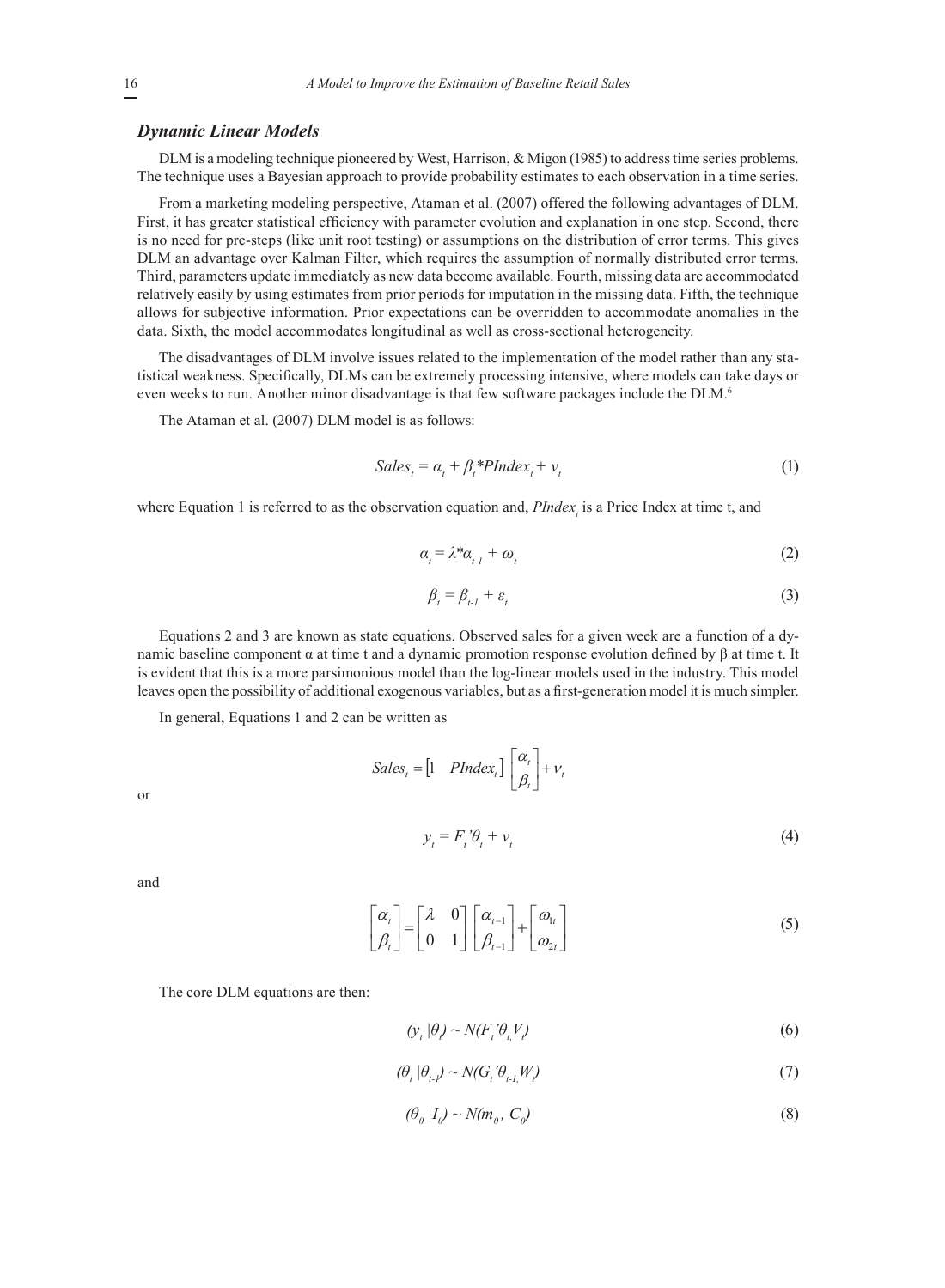where  $I_0$  is the initial prior information at time 0, including  $F_r$ ,  $G_r$ ,  $V_t$  and  $W_t$ . Moreover, at any future time t the available information set is  $I_t = \{Y_t, I_{t-1}\}$ . The posterior for some mean  $m_{t-1}$  and variance matrix  $C_{t-1}$  is given by

$$
(\theta_{t-1} | I_{t-1}) \sim N(m_{t-1}, C_{t-1})
$$
\n(9)

It can be shown that the prior at time t is

$$
(\theta_t | I_{t-1}) \sim N(a_t, R_t) \tag{10}
$$

where,  $a_t = G_t m_{t-1}$  and  $R_t = G_t C_{t-1} G_t + W_t$ . With this, the one step ahead forecast is given by:

$$
\left(\mathcal{Y}_t | I_{t-1}\right) \sim N(f_t, Q_t) \tag{11}
$$

with  $f_t = F_t$  a<sub>t</sub> and  $Q_t = F_t$   $R_t F_t + V_t$ . Thus, the posterior at time t is

$$
(\theta_t | I_t) \sim N(m_t, C_t) \tag{12}
$$

where  $m_t = a_t + A_t e_t, C_t = R_t - A_t Q_t A_t, A_t = R_t F_t Q_t^{-1}$  and,  $e_t = y_t - f_t$ 

While Equations 1 to 3 provide a good starting point for a general baseline model, the inclusion of the price index variable presents some potential problems. The price is prone to measurement error: some retailers deduct promotion discounts off the entire shopping order and do not assign them to a specific product. Additionally, many promotional vehicles such as in-ad coupons, rebates, and loyalty card discounts have a history of tracking difficulties. From a retailer perspective, some stores may lower prices on a local basis for competitive reasons without the typical promotional support like shelf tags. Other retailers have nontraditional methods of handling buy one/get one free (BOGO) consumer deals. Often, both items will be scanned at full revenue with some other code denoting the BOGO offer. Although there is no evidence of systematic problems with price tracking in the syndicated data (except for a few isolated retailers), with so many potential shortcomings, even for own brand promotion response, using the price index as an exogenous variable does not appear to be optimal.

Based on the previous mentioned shortcomings of the price index, we use instead a dummy variable (φ) approach to account for promotional weeks (i.e., the variable takes on the value of 1 if it is a promotion week and 0 otherwise). An additional potential problem arises here: sometimes, a clear identifier of a promotional activity during a week is not readily available.<sup>7</sup> Under this circumstance, we use the technique proposed by Jetta (2008) to determine the values that the dummy should take on. The model runs through several ordinary least squares iterations to refine the fit of the model by minimizing the model's standard error or maximizing its coefficient of determination. This calibration exercise flags any observation week where there is an abnormal deviation in weekly sales change or where the absolute sales level is significantly above the overall average.<sup>8</sup>

An additional advantage of Jetta's (2008) procedure is that whereas the price index variable and other explanatory variables have problems with respect to acquisition costs and availability beyond CPG products carried in food/drug/mass (ex Wal-Mart), the dummy variable technique has no such problems. It eliminates the data acquisition costs just by using weekly unit sales, also eliminating all other causal inputs. Additionally, the measure is available to all retailers where scanner data are available.

Accordingly, the DLM model that we are going to use has the following observation equation:

$$
Sales_{t} = \alpha_{t} + \beta_{t} \varphi_{t} + \gamma_{t} I_{t} + \nu_{t}
$$
\n(13)

where,  $\varphi_t$  is the promotion dummy and  $I_t$  represents another category-specific dummy such as a seasonality dummy. From here, the sales are a function of the dynamic baseline sales  $(a_t)$ , promotional activity the  $(P_t)$ and other explanatory variables  $(I_t)$ . By construction, our baseline sales figure captures the unit sales in the absence of promotions. The respective state equations are as follows: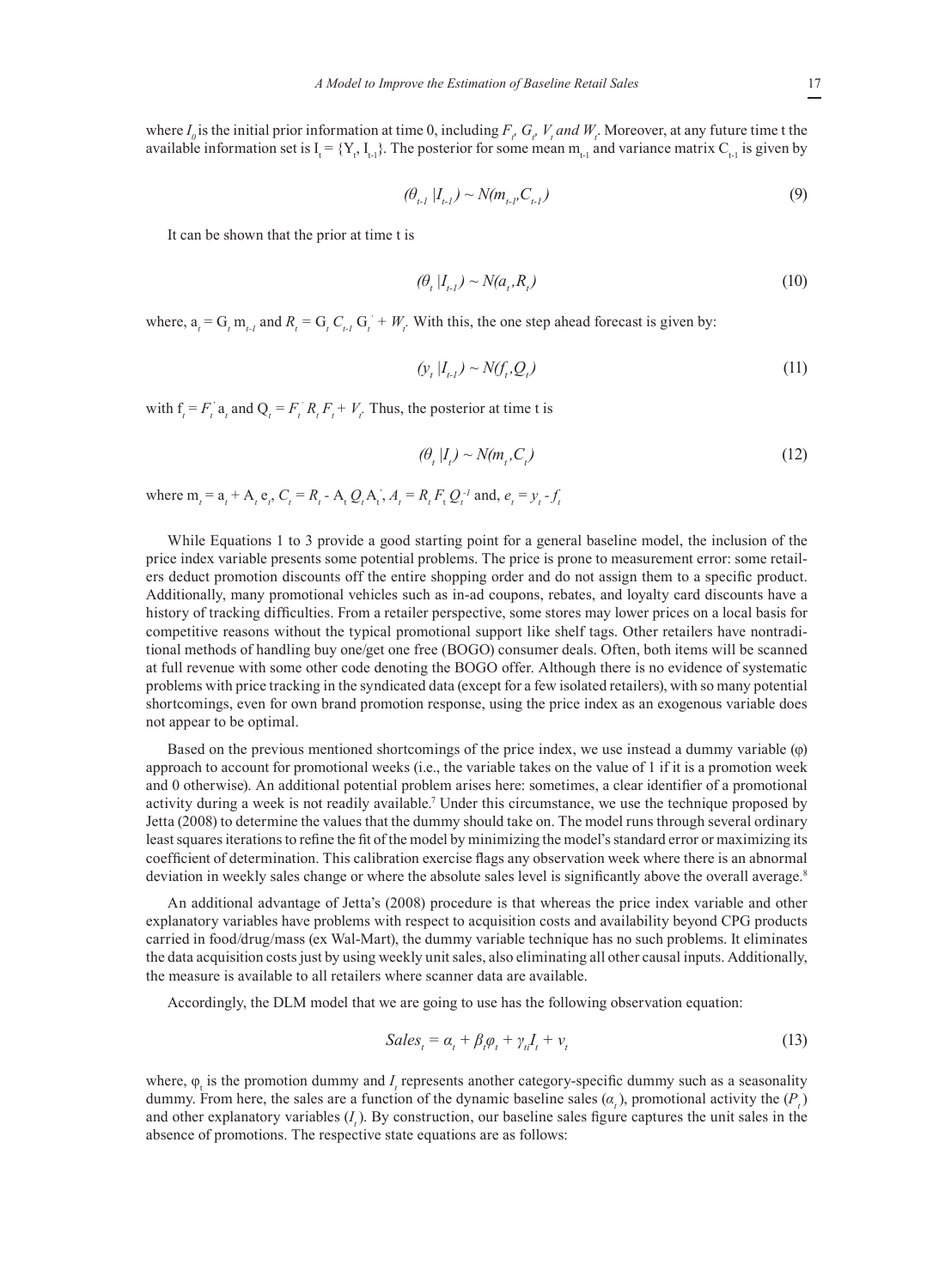$$
\alpha_{t} = \lambda_{t} \alpha_{t-1} + \omega_{lt} \tag{14}
$$

$$
\beta_t = \delta_t \beta_{t-1} + \omega_{2t} \tag{15}
$$

$$
\gamma_t = \rho_t \gamma_{t-1} + \omega_{3t} \tag{16}
$$

Equation 14 presents the baseline evolution lift parameter. In Equation 13, we replace the price index as an explanatory variable with Promo dummy variable φ. Equation 15 shows the dynamics for the lift parameter (β) and permits us to test for promotional wear-out effects over time. Equation 16 could potentially include category-specific dummies to control for seasonality, for example.

#### *Multiple structural change model*

A weakness of the DLM introduced previously is that is not able to capture structural changes in sales. Structural changes occur when the demand for a given product increases as a result of factors not directly related to promotions. From a practical standpoint, these structural changes are usually related to major increases or decreases in item-level distribution for a promoted brand. The main distinction between a structural change and a promotion shift is that the first implies a permanent movement while the latter implies a temporary one.<sup>9</sup>

In order to capture this behavior, we complement the DLM with a technique proposed by Bai, and Perron (2003) that allows us to capture multiple structural changes that could potentially be present. A detailed discussion of this model is presented in Appendix B.

#### *Methodology*

We estimate our new baseline sales using a two-step procedure: First, we determine the structural changes in the data (if any) following Bai, and Perron (2003), and second, we implement piece-wise the DLM to model the unit sales as a function of a constant (the baseline), a dummy variable that captures promotional activity, and another dummy variable to capture the seasonality of the series. We apply piece-wise DLM to the regimes that were found in the first stage of the methodology.

## **Empirical Application**

In this section, we compute our new baseline sales using the econometric techniques described above. For this application, we use aggregated data for adult personal care products and frozen foods. We present our new baseline sales estimate and test it in the framework of the hypotheses.

#### *Data description*

We use aggregated data at the retail chain level for two categories: adult personal care product and frozen foods. The data were gathered at weekly intervals from each of the major syndicated data suppliers (one category from IRI and one category from ACNielsen). The data span 109 weeks (from 4/30/2006 to 5/25/2008) and 125 weeks (from 8/27/2005 to 1/21/2008) for adult personal care products and frozen foods, respectively. We present the basic analytical grouping as a data class, which is all weekly observations for a specific category, within a specific retailer for a specific brand. We have 312 data classes in adult personal care products and 247 data classes in frozen foods.

#### *Stationarity of the data*

Even though the DLM model does not require stationarity of the time series data, it is a necessary condition for the multiple structural change model of Bai, and Perron (2003). Each data class was tested for both level and trend stationarity. In total, there were 559 data classes across two categories (312 adult personal care products and 247 frozen foods). We conduct the Augmented Dickey-Fuller Unit Root test on each data class to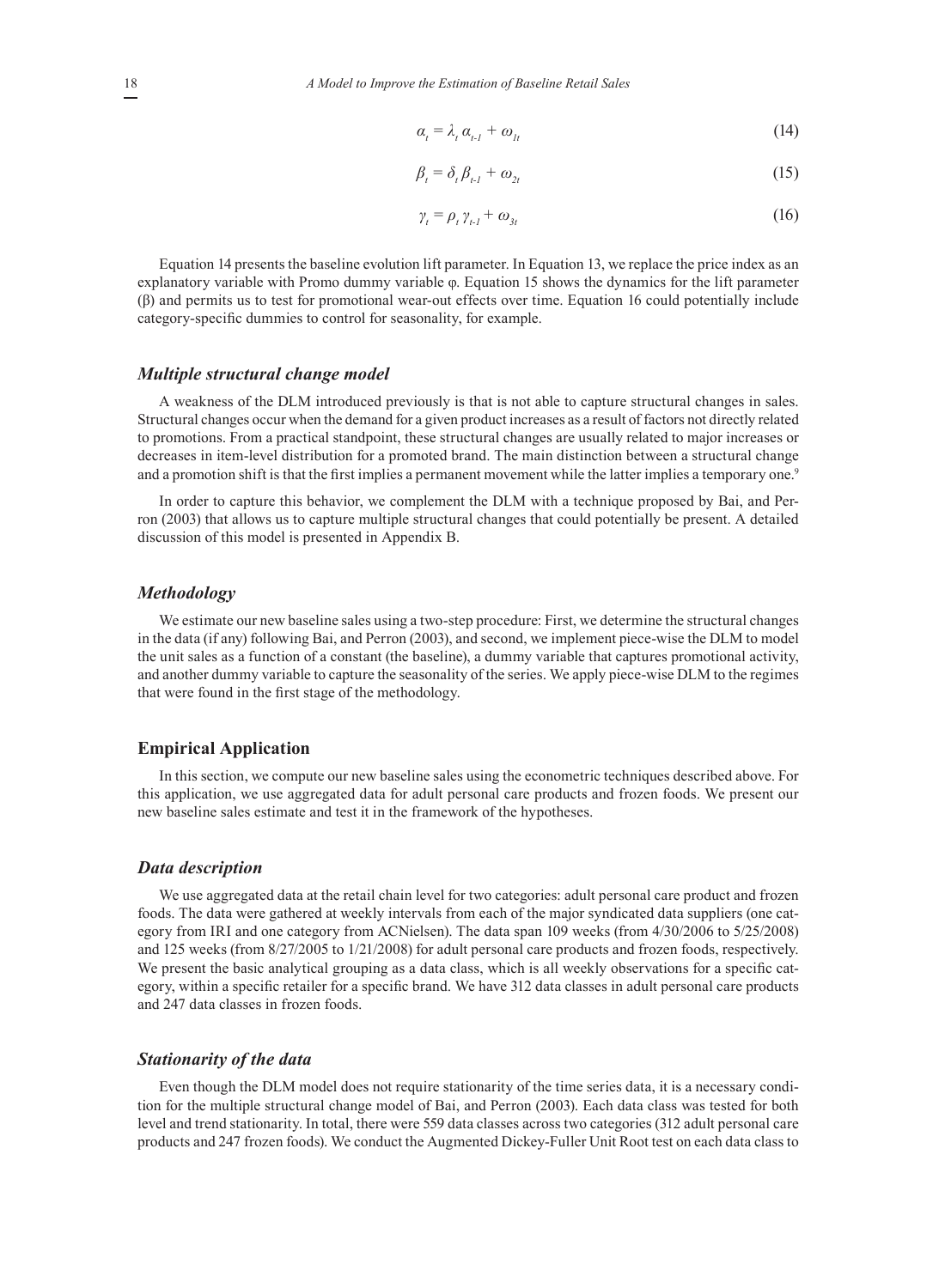test for stationarity in levels and considering a deterministic trend. The unit root results show that retail sales data represent a trend stationary process, as  $95.4\%$  of the data classes did not have a unit root.<sup>10</sup>

## **The New Baseline Sales**

In this section, we present and test the new baseline sales estimates and compare them with the existing ones. The tests are performed under the hypotheses stated in Section 2. That is, an improved baseline estimate should exhibit low week-to-week sales variability and no contemporaneous correlation with promotional activity.

First, we test *H*0 where the null hypothesis is that weekly sales variability for high promotion weeks is greater than or equal to the weekly sales variability for low promotion weeks. To test this hypothesis, each weekly observation within each data class was divided into one of four quartiles based on the percentage units on any promotion (PUAP) that week: class  $1$  (0-25%), class  $2$  (25-50%), class  $3$  (50-75%), and class  $4$ (75%-100%). The PUAP is a measure directly pulled from the data supplier with no other manipulation to the figures. Table 1 provides the analysis of variance results by quartile.

|              | $(\%)$ Unit on<br>promotion | Adult personal care |                       |            | Frozen foods |                       |            |
|--------------|-----------------------------|---------------------|-----------------------|------------|--------------|-----------------------|------------|
| Chain        |                             | Obs.                | Standard<br>deviation | $p$ -value | Obs.         | Standard<br>deviation | $p$ -value |
| Quartile I   | $0 - 25\%$                  | 15,478              | 9,849.0               |            | 18,685       | 1,972.7               |            |
| Quartile II  | $25 - 50\%$                 | 3,755               | 11,554.0              | 0.00       | 4.774        | 2,566.3               | 0.01       |
| Quartile III | $50 - 75%$                  | 2,935               | 14,937.1              | 0.00       | 3,871        | 2,532.9               | 0.01       |
| Quartile IV  | $75 - 100\%$                | 5,244               | 15,157.6              | 0.00       | 3.545        | 2,968.4               | 0.00       |

Table 1 *Standard Deviation of Unit Sales*

*Note.* This table presents the standard deviation of unit sales according to the percent units on any promotion (PUAP) during a given week (broken into quartiles from lowest to highest values) and the p-values of the F-test for equality of variances. The null hypothesis, in all cases, is that the variances of any quartile relative to Quartile I are equal. The results show that the standard deviations of all quartiles respect to Quartile 1 are significantly different at the 5% confidence level.

Table 1 shows that in all the cases and for both categories (adult personal care products and frozen foods), in order to operationalize *H*0, we use the *F*-test for equality of variances. We compare the variance of each quartile with respect to the first one (the case with no promotional activity). The results in Table 1 show that the null hypothesis of equality of variance is rejected at a 5% significance level for all the cases. Moreover, we can see that the variance of promotional weeks is larger than the one in weeks without promotions; the variance of unit sales during low-promotion weeks is significantly different (and low) compared to highly promoted weeks (class 3 and 4). This result goes in hand with our empirical observation and is the basis for testing hypothesis *H*1.

In order to test hypothesis *H*1, we compare the variance of our new baseline sales with the existing industry standard models. The null hypothesis (*H*1) is that the volatility of the industry standard baseline sales model is greater than or equal to the volatility of the new model. Figure 3 shows the results of our comparison using a histogram. This figure depicts the difference of the standard deviation in the log difference of our proposed baseline sales minus the standard deviation in the log difference of the existing baseline sales. We can see a dramatic reduction (over 80%, on average) in the variability in weekly baseline sales estimate using our new baseline model.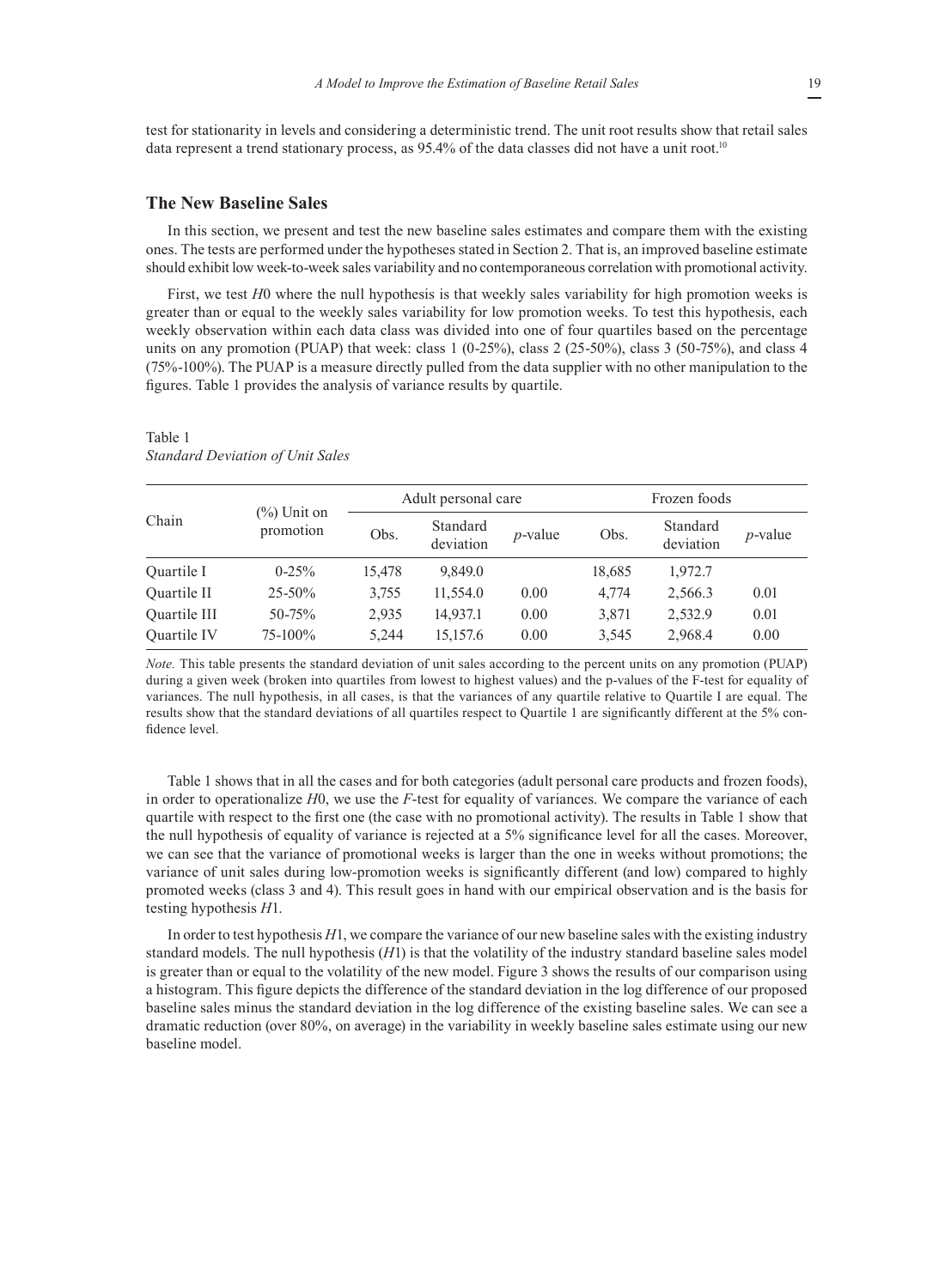#### % Difference in Std. Dev.: New vs. existing baseline **% Difference in Std. Dev: New vs. Existing Baseline**



*Figure 3.* Histogram presenting the frequencies of the difference of variability between our new baseline sales and the existing baseline sales model.

We also performed a test based on the four data classes described before, that is, we tested the null hypothesis of equal variances of the new baseline sales and the Scan\*Pro/PromotionScan, one per data class. In these cases, 100% of the variances were significantly different at the 5% level. Moreover, this difference is significantly larger in heavily promoted weeks (Class 4).<sup>11</sup> In conclusion, we do not reject the null hypothesis that the volatility of the existing baseline is greater than or equal to the new baseline.

The final two tests measure the existence of contemporaneous correlation between promotional activity and baseline sales. By inspection, it appears that the major source of the variability in the existing baseline measures is due to this correlation, which we have referred to as the phantom spike. *H*2 will test whether this phantom spike exists on a consistent basis for all data classes.

We perform this test using the natural log differences in the weekly baseline sales for all weeks. We code each weekly observation as follows: first week of promotion and other promotion week. We make this distinction because the first week of promotion in a multiweek promotion usually exhibits a much higher sales increase (lift) than subsequent weeks. The test will capture whether there may be a specific class of promotional observations where this correlation exists. Of course, this will not be an issue in single-week promotions.

Table 2 presents the average, maximum, and minimum simple correlation between each individual baseline sales observation and its respective promotional activity; that is, when  $\varphi$ =1. Moreover, this table also presents the pooled *p*-value of the *t* test under the null of significant correlation. We constructed the pool by using all available data (regardless of product) in a given group and performed the  $t$  test for significant correlation.<sup>12</sup>

| Week                                 | Scan*Pro                         |                 | PromotionScan                    |              |  |
|--------------------------------------|----------------------------------|-----------------|----------------------------------|--------------|--|
|                                      | Av.corr/max/min                  | <i>p</i> -value | Av.corr/max/min                  | $p$ -value   |  |
| First-week promo<br>Other-week promo | 0.81/0.96/0.75<br>0.74/0.88/0.69 | 0.41<br>0.37    | 0.85/0.99/0.72<br>0.79/0.92/0.74 | 0.46<br>0.42 |  |

*Correlation Between the Industry Baseline Sales and Promotional Activity*

*Note.* This table presents the average, the maximum, and minimum correlation between the industry baseline sales (Scan\*Pro and PromotionScan) and promotional activity. The data were divided into two groups: first-week of promotion and other promotion week. This table also presents the pooled p-value of the t test under the null of significant correlation. The results show that there is significant correlation between the existing baseline models (Scan\*Pro and PromotionScan) and promotional activity for both groups.

Table 2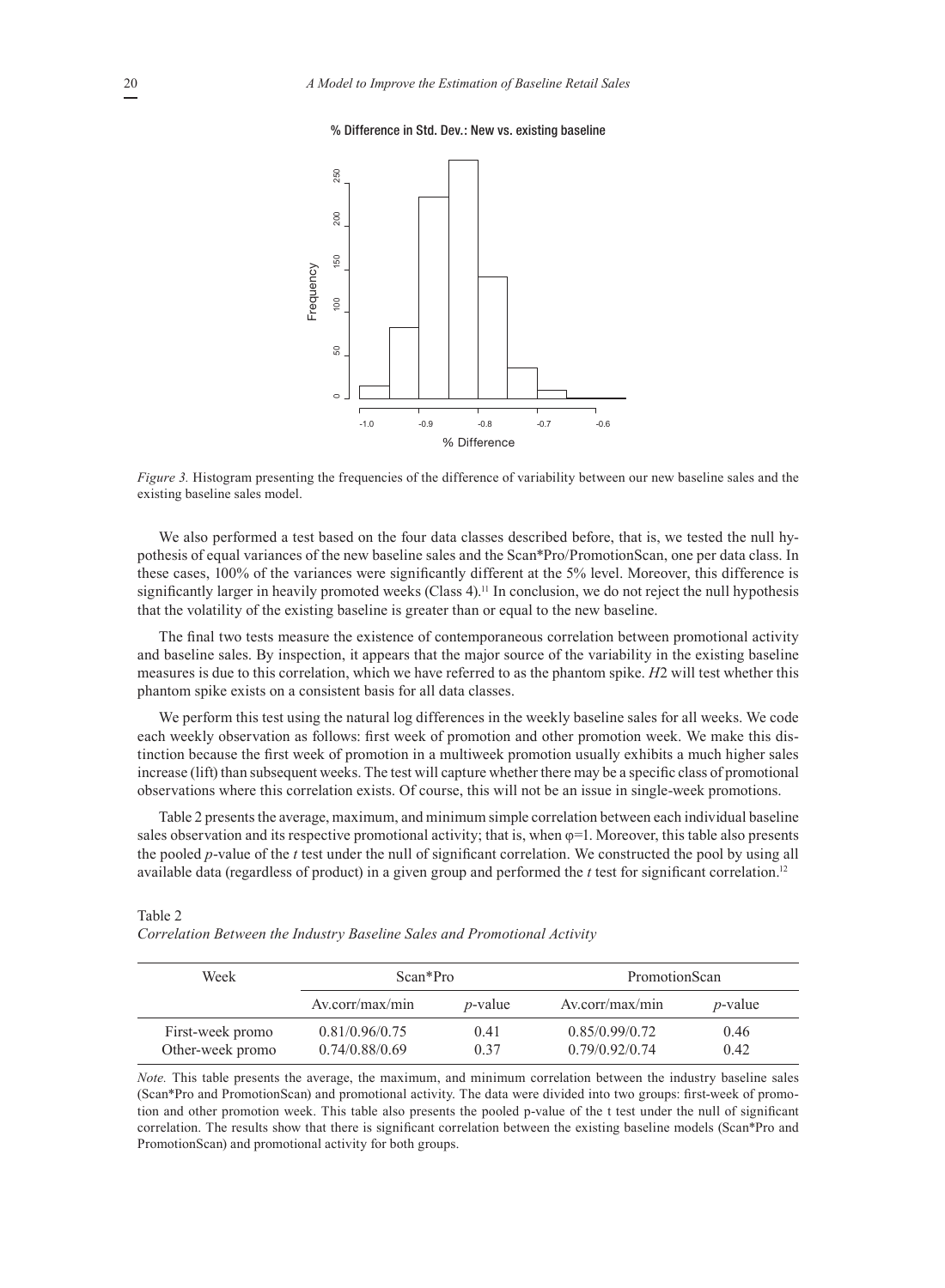Observing the results in Table 2, we can appreciate the high level of significant positive correlation between both the existing baseline sales and the promotional activities. This feature is not desirable because there is no reason to expect an increase in sales in the absence of any promotional activity. This high, positive and significant correlation of the existing baseline sales with promotion activities is evident by observing the existence of spikes and dips throughout, as shown before in Figure 1.

We next performed the same test for the DLM-MSMC model. From Table 3, it is clear that that there is no significant correlation between our new baseline sales and promotional activity at the 5% significance level for both categories under analysis.<sup>13</sup>

#### Table 3

*Correlation Between Baseline Sales and Promotional Activity for Products*

| Week             | Adult personal care |                 | Frozen foods    |                 |  |
|------------------|---------------------|-----------------|-----------------|-----------------|--|
|                  | Av.corr/max/min     | <i>p</i> -value | Av.corr/max/min | <i>p</i> -value |  |
| First-week promo | 0.12/0.15/0.05      | 0.03            | 0.09/0.14/0.07  | 0.01            |  |
| Other-week promo | 0.08/0.12/0.05      | 0.02            | 0.06/0.11/0.03  | 0.00            |  |

*Note.* This table presents the average, the maximum, and the minimum correlation between the baseline sales and promotional activity for each individual product in each of the categories that we analyze (adult personal care and frozen foods). The data were divided into two groups: first-week of promotion and other promotion week. This table also presents the pooled p-value of the t test under the null of significant correlation. The results show that there is no significant correlation between our new baseline and promotional activity for both groups (first-week promo and other-week promo).

Based on the results presented here, we do not reject *H*2 that the correlation between promotional activity and baseline sales for the existing model is different from zero. Conversely, we reject *H*3 that the correlation between promotional activity and the new baseline estimate is different from zero.

Furthermore, in Figure 4, we can observe (a) actual sales versus new baseline (upper left), (b) existing baseline versus new baseline (upper right), (c) actual sales versus existing baseline (lower left), and (d) actual sales versus fitted sales from DLM. This figure represents one data class from the frozen foods category.



*Figure 4: Plots of (a) actual sales vs. new baseline (upper left); (b) existing baseline vs. new baseline (upper right); (c)* actual sales vs. existing baseline (lower left), and (d) actual sales vs. fitted sales from DLM.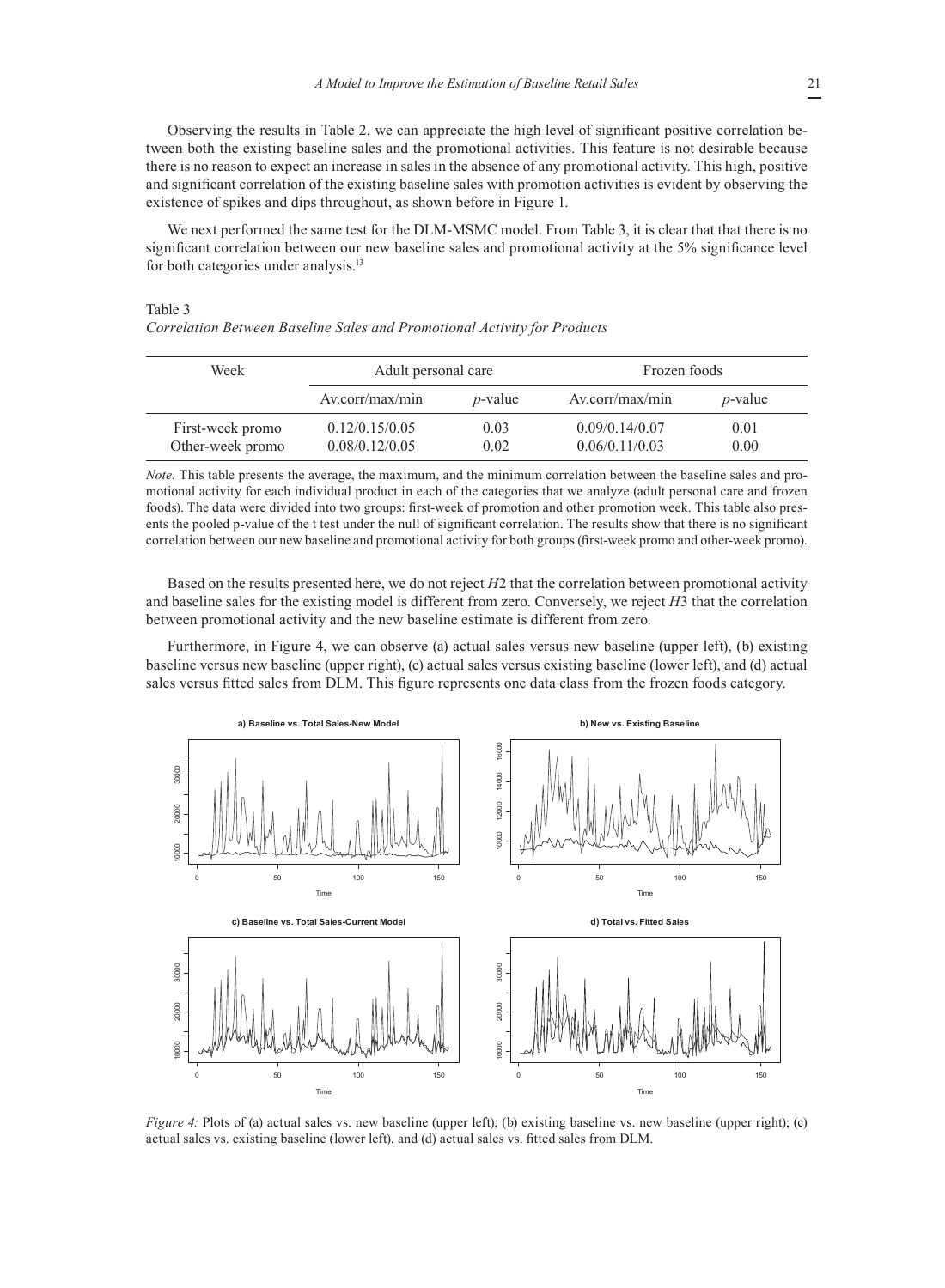We can visually see what was proven analytically: the new baseline is less volatile than the existing one (upper right panel), and the existing baseline sales highly covariate with actual promotion sales (lower left panel). This figure also presents the fitted unit sales created using the DLM model.

Finally, we present Figure 5 in order to address the problem of structural changes that motivated us to use the model of Bai, and Perron (2003). The main problem with our DLM specification is that is not able to capture structural changes (see upper left panel of Figure 5), for example, when a product experiences a permanent change in its units sold due to changes in distribution. We deal with this empirical issue by using in a first step the multiple structural change model (MSCM) of Bai, and Perron (2003). The upper left graph in Figure 6 shows the results for the same product but with the baseline model computed using the DLM-MSCM.



*Figure 5:* Plots of (a) actual sales vs. new baseline (upper left), (b) existing baseline vs. new baseline (upper right), (c) actual sales vs. existing baseline (lower left), and (d) actual sales vs. fitted sales from DLM. This figure corresponds to a product that belongs to the adult personal care category. Observe that our baseline computed using only the DLM model is not able to capture structural changes that can be present in the data (upper right).

A comparison of figures 5 and 6 makes it clear that our new baseline model, implemented by the use of the MSCM of Bai, and Perron (2003) and the DLM is able to capture that characteristic of the data quite accurately.<sup>14</sup> It is worth noting that the average  $R^2$  of the fitted values of all the data classes without (with) the MSCM is 0.71 (0.86). Apparently, just looking at this high average  $R^2$  without the MSCM implies that, just by using the DLM, we have a significantly good fit of the data. However, this high average  $R^2(0.71)$  is due to the fact that for the data that we have available, almost 90% of the data classes do not present structural changes in unit sales. Thus, if we only consider the remaining 10% of data classes (i.e., products with structural breaks in unit sales), the average  $R^2$  using *only* the DLM drops to 0.52. In the same vein, if we just consider this group with structural breaks and compute the baseline sales with the  $DLM\text{-}MSCM$ , the  $R^2$  jumps to 0.92. Thus, we dramatically improve the fit of our data using the mixture of these two models.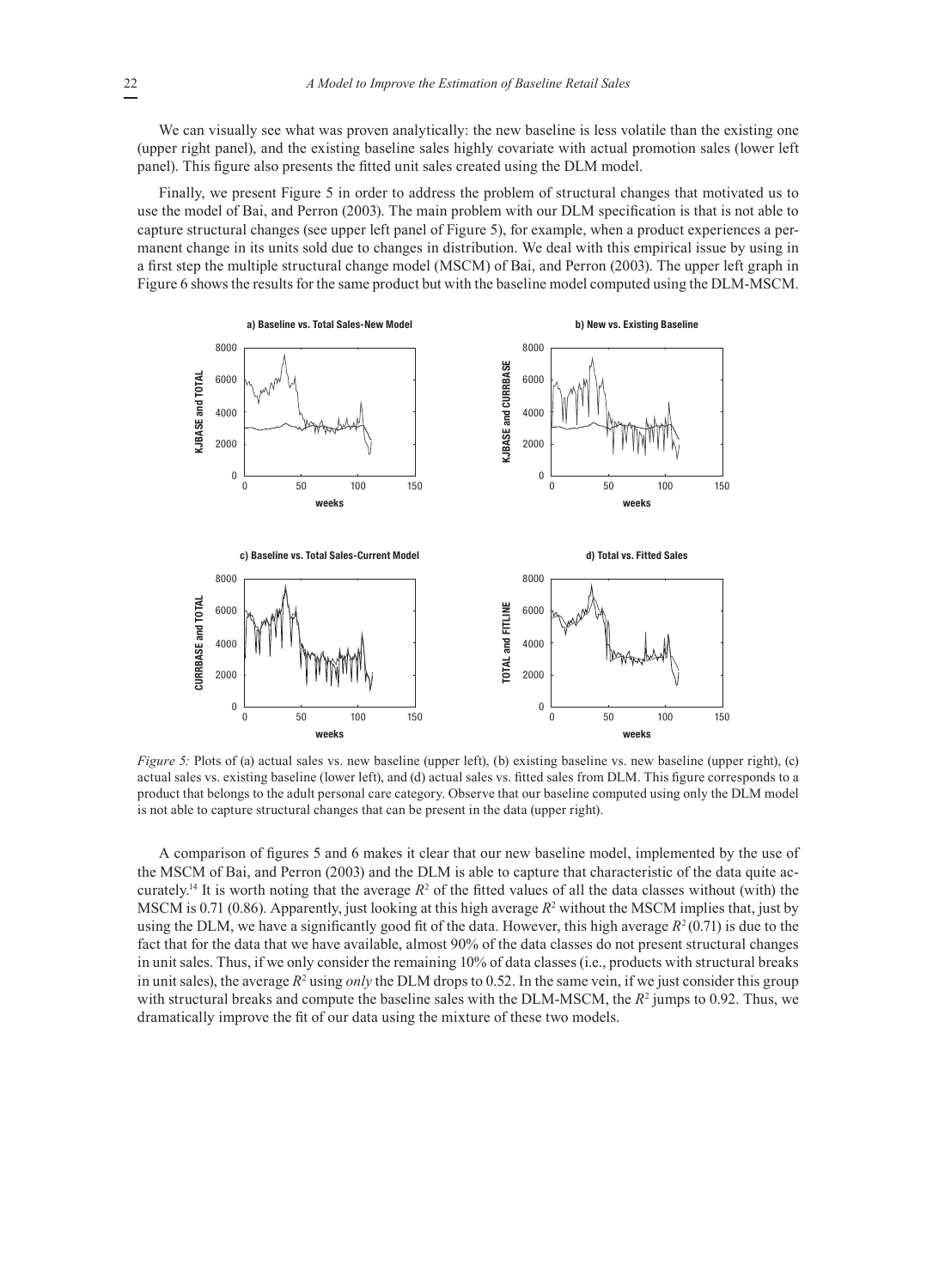

*Figure 6: Plots of (a) actual sales vs. new baseline (upper left), (b) existing baseline vs. new baseline (upper right), (c)* actual sales vs. existing baseline (lower left), and (d) actual sales vs. fitted sales from DLM. This figure corresponds to a product that belongs to the adult personal care category and the industry baseline used corresponds to the Scan\*Pro. Observe that our baseline computed using the DLM-MSCM model is now able to capture structural changes that can be present in the data (upper right).

#### **Conclusions and Future Research**

In this paper, we introduce a new technique to compute the baseline sales. This new technique consists of the use of a dynamic linear model (based on Ataman et al., 2007) complemented with a multiple structural change model proposed by Bai, and Perron (2003). This new baseline sales model has many highly desirable properties for being considered as the expected sales in the absence of promotional activities: it has low sales variability (after controlling for seasonality), and it is almost not correlated with promotional activities. Moreover, this new baseline model is able to capture structural changes that could be present in certain products after controlling for seasonality and other predictable patterns.

We checked these desirable properties not only for our new proposed baseline model but also for the actual industry standards, the Scan\*Pro and PromotionScan. Our findings show that the industry benchmarks lack both these properties: they have high volatility, and they are highly correlated with promotional activities.

We presented an empirical application, studying two main categories: adult personal care products and frozen foods. Using aggregated data of 312 data classes in adult personal care products and 247 for frozen foods, we show how our baseline sales model is able to capture a more reliable expectation about the sales in the absence of promotional activities, after controlling for seasonality. We can also observe from our results that the new model strategy perfectly captures structural changes in the data.

In summary, these tests provide compelling evidence of the superiority of the baseline sales using the DLM-MSCM compared to the existing industry standards. First, we demonstrated that a week without promotions shows a lower level of sales variability than promotion weeks, particularly for chain-level data. Next, we showed that the new DLM-MSCM greatly reduced the level of volatility in the weekly baseline estimates. On average, the reduction in variability is around 80%. Finally, we demonstrated that the existing baseline sales based on a log-linear model exhibited high correlation with promotion weeks (+75%) for chain-level data. Meanwhile, our new DLM-MSCM has no significant correlation with promotional activities. Moreover, our baseline model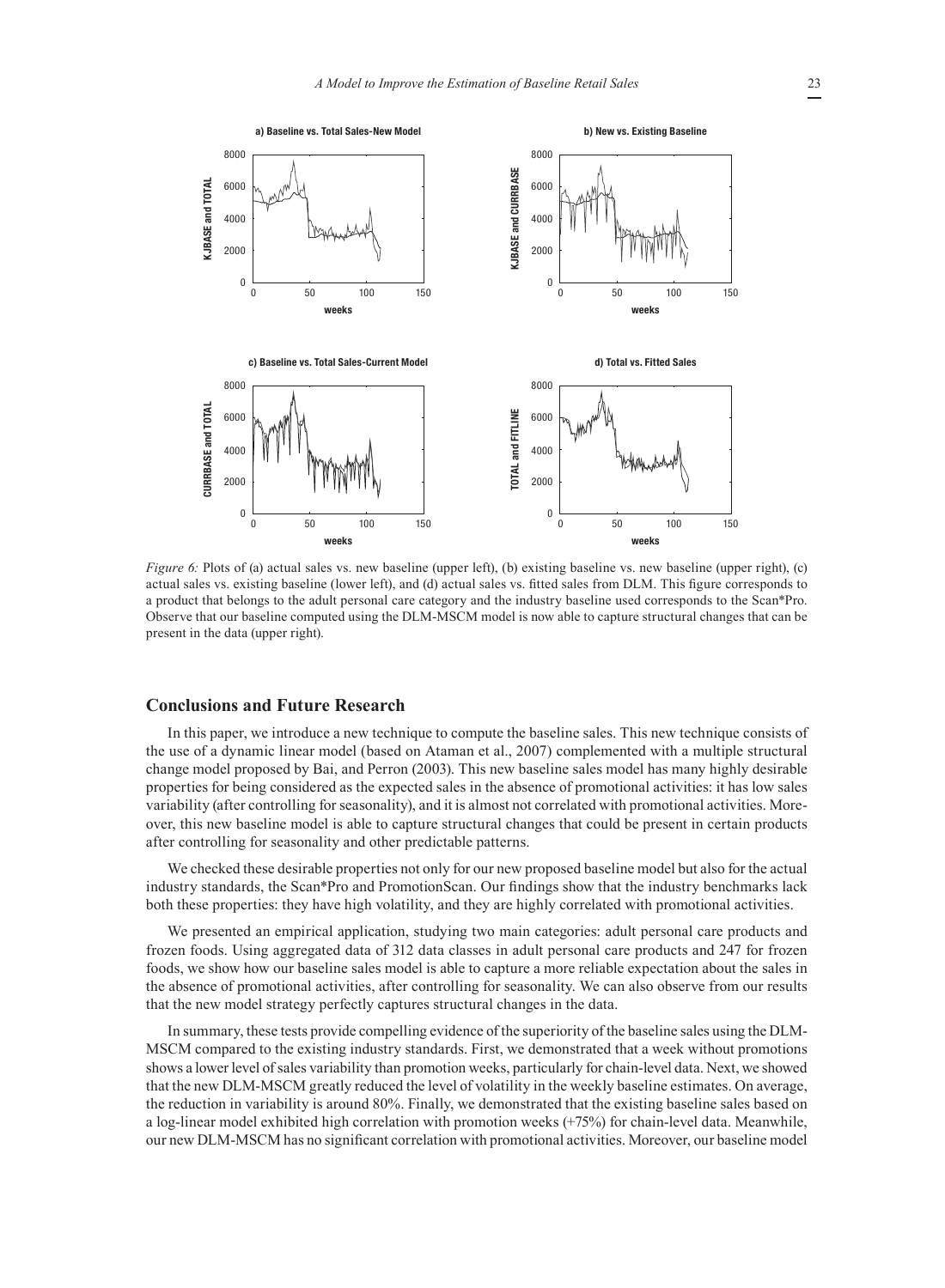is able to capture structural changes present in some products. In addition to the quantitative benefits of this model, it also has the advantage of not being reliant on an expensive data-gathering infrastructure for causal measures, and it can be extended to any retailer and trade class which gathers weekly point-of-sale data.

Two potential limitations of this research are that it reflects only two categories and that the research was done only in the U.S. market. Future research involves testing this model for other CPG categories in order to generalize the results. Additionally, this model should be conducted in European markets where there is a belief by some that homogeneity of retailer promotional stimulus cannot be assumed for some chains. Finally, we expect to use our model with disaggregated data if available. In general, this research has demonstrated a new approach that greatly improves the baseline model accuracy.

## **References**

- ACNielsen (2008). Consumer Packed Goods Reports. http://www.nielsen.com/us/en/insights/reports-downloads.html
- Abraham, M., & Lodish, L. (1993). An implemented system for improving promotion productivity using store scanner data. *Marketing Science*, *12*(3), 248-269.
- Ataman, B., Mela, C., & Van Heerde, H. (2007). Building brands (Working Paper). Marketing Dynamics Conference, University of Groningen, The Netherlands.
- Bai, J., & Perron, P. (2003). Computation and analysis of multiple structural change models. *Journal of Applied Econometrics*, *18*, 1–22.
- Bucklin, R., & Gupta, S. (1999). Commercial use of UPC scanner data: Industry and academic perspectives. *Marketing Science*, *18*(3), 247-273.
- Cannondale Associates (2007). Industry Trends. http://www.cannondaleassoc.com/research\_fs.htm
- Christen, M., Gupta, S., Porter, J. C., Staelin, R., & Wittink, D. R. (1997). Using market-level data to understand promotion effects in a nonlinear model. *Journal of Marketing Research*, *34*, 322-334.
- Foekens, E. W., Leeflang, P. S. H, & Wittink, D. R. (1994). A comparison and exploration of the forecasting accuracy of nonlinear models at different levels of aggregation. *International Journal of Forecasting*, *10,* 245-261.
- Hanssens, D., Parsons, L. J., & Schultz, R. L. (2000). *Market response models: Econometric and time series analysis*. Norwell, MA: Kluwer Academic Publishers.
- Jetta, K. A. (2008). *A theory of retailer price promotions using economic foundations: It's all incremental* (Unpublished doctoral dissertation). Fordham University, New York.
- Nijs, V., Marnik, R., Dekimpe, G., Steenkamp, J. E. M., & Hanssens, D. (2001). The category-demand effects of price promotions. *Marketing Science*, *20*(1), 1-22.
- Pauwels, K., D. Hanssens, & S, Siddarth (2002), "The Long-Term Effects of Price Promotions on Category Incidence, Brand Choice, and Purchase Quantity," Journal of Marketing Research, Vol. 39, 421-39.
- Van Heerde, H. J., Leeflang, P. S. H., & Wittink, D. R. (2002). How promotions work: SCAN\*PRO-based evolutionary model building. *Schmalenbach Business Review*, *54,* 198-220.
- West, M., Harrison, J., & Migon, H. (1985). Dynamic generalized linear models and Bayesian forecasting. *American Statistical Association*, *80,* 77-83.
- Wittink, D. R., Addona, M., Hawkes, W., & Porter, J. C. (1988). *SCAN\*PRO: The estimation, validation and use of promotional effects based on scanner data* (Working Paper).

## **Footnotes**

- 1 Authors' estimations based on ACNielsen and Cannodale numbers.
- 2 Judgment is based on dozens of formal and informal interviews of practitioners in CPG. Several of the interviewees are available to discuss their assessments upon request.
- 3 It is important to note that some industry experts consider that feature advertising in Europe is implemented heterogeneously by several major retailers and disaggregated data would be more appropriate in those instances.
- 4 The authors call it the "illusive post-promotion dip" because they acknowledge that the dip, which is widely accepted to be true, is rarely evident from inspection of aggregated POS data. For more details on the issue, see Jetta (2008).
- 5 It is important to note that we compute the standard deviation of the baseline sales after controlling for structural shifts and seasonality. Thus, the volatility left can be basically attributable to promotional activities of some sort.
- 6 We have programmed the DLM and the MSCM using Matlab and Gauss.
- 7 Sometimes, promotional activity data are available at an extra cost. If this is the case, the construction of the dummy variable is straight forward: 1 if it is a promotional week and 0 otherwise.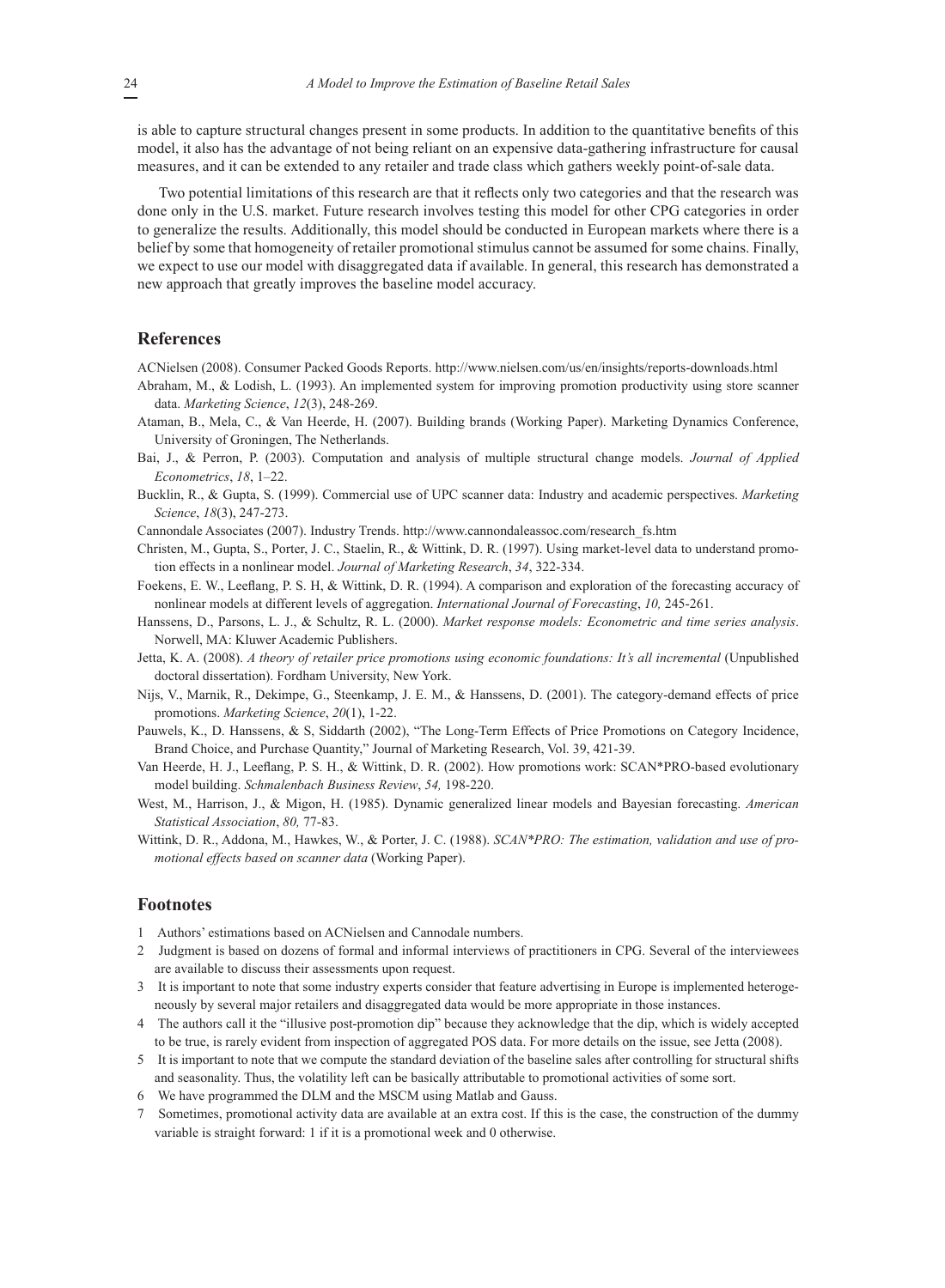- 8 For more information about this method, see Jetta (2008) and Appendix A for a brief description of it.
- 9 Recall that temporary movements are captured directly by Equation 13.
- 10 Due to space limitations, we do not write all the results. However, they are available upon request. For similar results we refer the reader to Jetta (2008).
- 11 Due to space restrictions, we do not present the results here. They are available upon request.
- 12 We also performed the t-test at the individual level. Results show that approximately 95% of the industry baseline sales of individual products in the adult personal care products are significantly correlated with promotional activity for the first group (first-week promo) and 93% are significantly correlated with promotional activities for the last group (otherweek promo).
- 13 See Jetta (2008) for another test based on a linear regression analysis.
- 14 Additional figures and proofs are available upon request.

## **Author Note**

The authors would like to thank Luc Bauwens, Andreas Heinen, Duncan James, Praveen Kopalle, Dominick Salvatore and Hrishkesh Vinod for helpfull suggestions.

Kurt Jetta obtained his Ph.D at Forthan University and is President and Founder of TABS Group.

Erick Rengifo obtained his Ph.D at Catholic University of Louvain, Belgium.

\* Correspondence concerning this article should be addressed to: rengifomina@fordham.edu